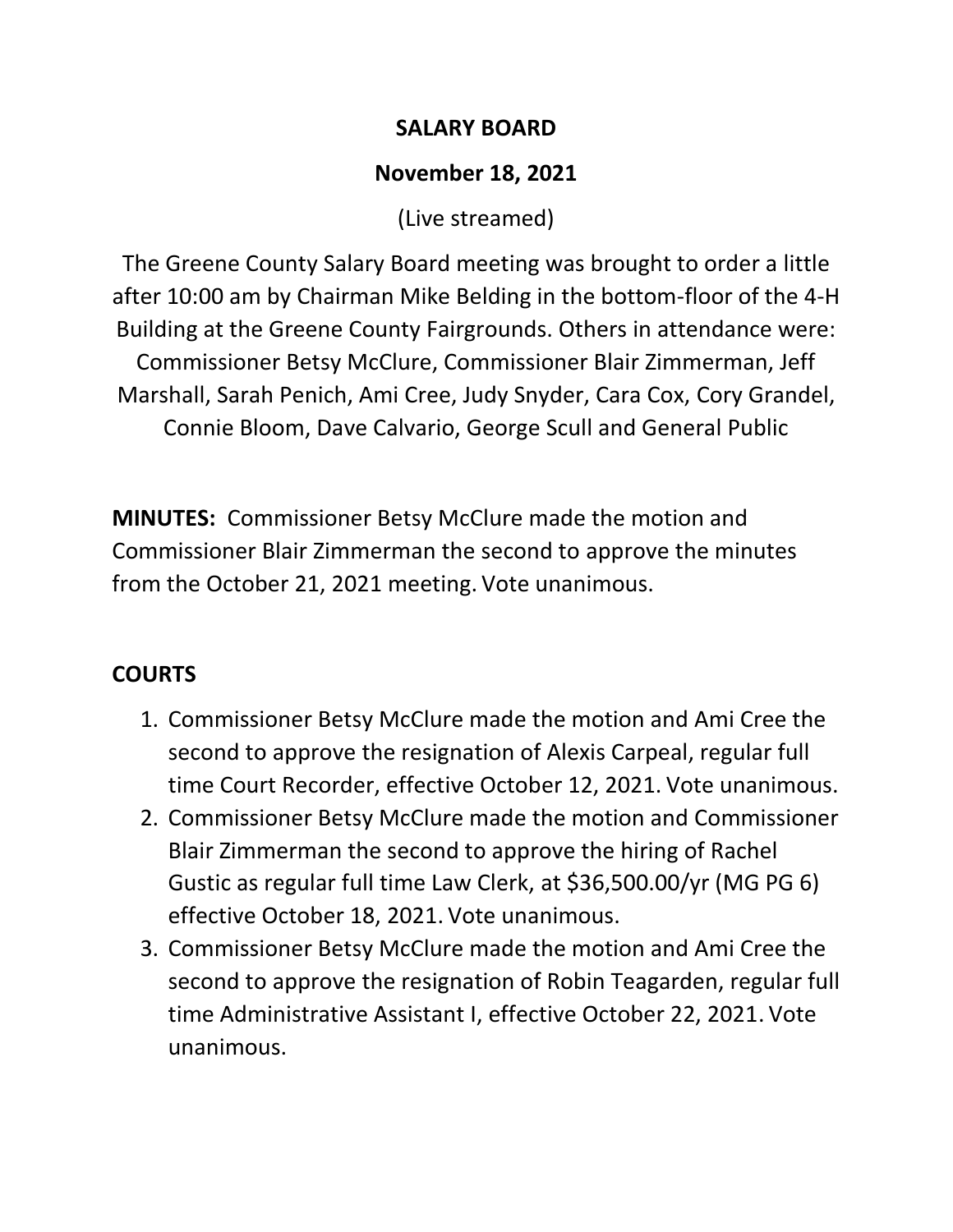- 1. Commissioner Betsy McClure made the motion and Commissioner Blair Zimmerman the second to approve the resignation of Amy Anderson, regular full time Administrative Assistant II, effective November 12, 2021. Vote unanimous.
- 2. Commissioner Betsy McClure made the motion and Ami Cree the second to approve the termination of Patsy Roberts, regular full time Caseworker I, effective October 19, 2021. Vote unanimous.
- 3. Commissioner Betsy McClure made the motion and Commissioner Blair Zimmerman the second to approve the promotion of Brooke Core & Margaret Keruskin to regular full time Casework Supervisor, at \$42,193.42/yr (MG PG 9) effective November 8, 2021. Vote unanimous.

### **DISTRICT ATTORNEY**

- 1. Commissioner Betsy McClure made the motion and Ami Cree the second to approve the termination of Ricardo Cicconi, regular part time Assistant District Attorney effective October 22, 2021. Vote unanimous.
- 2. Commissioner Betsy McClure made the motion and Commissioner Blair Zimmerman the second to approve the hiring of Melissa Howard as regular full time Legal Secretary 1, at \$13.77/hr (SEIU PG 8) effective October 25, 2021. Vote unanimous.

#### **EMA**

1. Commissioner Betsy McClure made the motion and Ami Cree the second to approve the resignation of Patricia Ricciuti, regular full time 911 Telecommunicator I effective October 26, 2021. Vote unanimous.

## **CYS**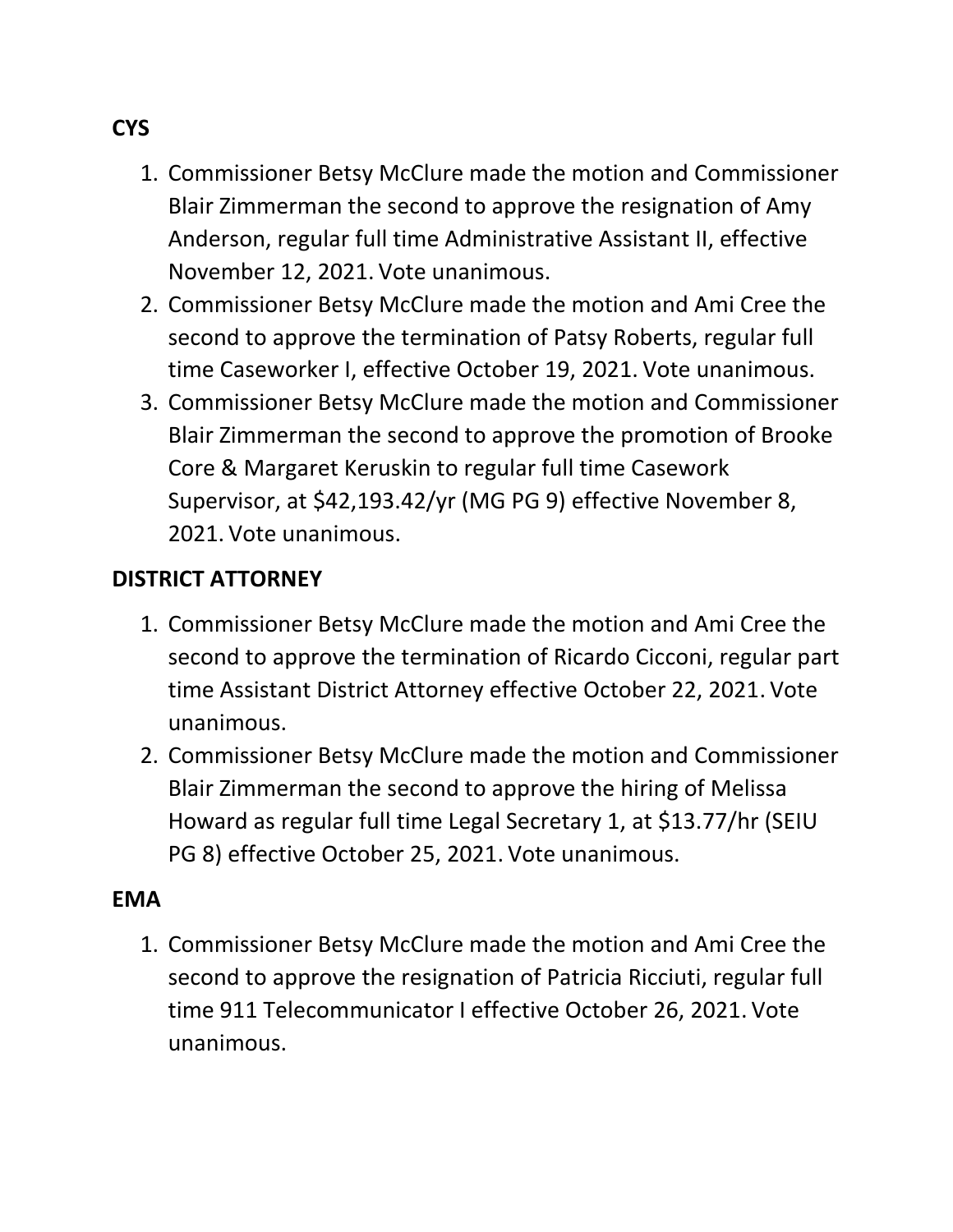2. Commissioner Betsy McClure made the motion and Commissioner Blair Zimmerman the second to approve the hiring of William Flenniken as temporary 911 Coordinator, at \$18.70/hr effective October 26, 2021. Vote unanimous.

### **HUMAN SERVICES**

- 1. Commissioner Betsy McClure made the motion and Ami Cree the second to approve the transfer of Eric Greaves to regular full time Housing Caseworker, at \$20.08/hr (UMWA HS/CYS) effective November 8, 2021. Vote unanimous.
- 2. Commissioner Betsy McClure made the motion and Commissioner Blair Zimmerman the second to approve the transfer of Donna Calvert to regular full time Forensic Re-Entry Specialist, at \$21.44/hr (UMWA HS.CYS) effective November 1, 2021. Vote unanimous.
- 3. Commissioner Betsy McClure made the motion and Commissioner Blair Zimmerman the second to approve the transfer of Whitney Davis to regular full time Housing Caseworker at \$18.80/hr (UMWA HS/CYS) effective November 8, 2021. Vote unanimous.

#### **JAIL**

- 1. Commissioner Betsy McClure made the motion and Ami Cree the second to approve the resignation of Jeanette Kelly, regular full time LPN, effective November 13, 2021. Vote unanimous.
- 2. Commissioner Betsy McClure made the motion and Commissioner Blair Zimmerman the second to approve the promotion of Zackery Phillips to regular full time Lieutenant, at \$19.06/hr (MG PG 8) effective October 24, 2021. Vote unanimous.
- 3. Commissioner Betsy McClure made the motion and Ami Cree the second to approve the promotion of Misty Lewis to regular full